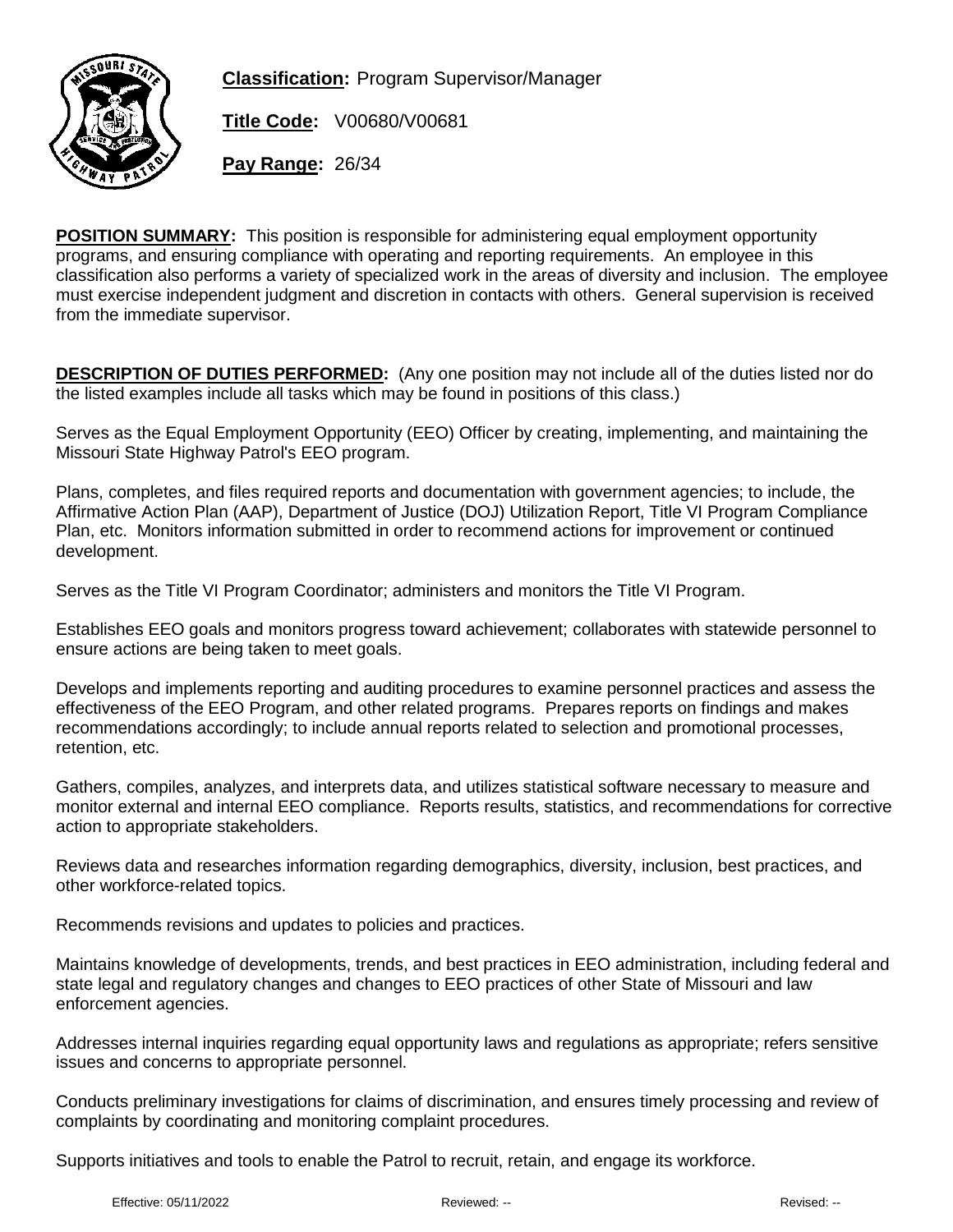Prepares and conducts training as needed. Collaborates with the Training Division to ensure compliance with applicable requirements.

Attends and leads committees where necessary.

Collaborates with the Recruiting and Community Outreach Division (RCOD) on diversity efforts and provides information on identified target areas based on data. May attend recruiting events as needed.

Represents the Patrol at council meetings and actively participates; may present information when requested.

Assists in developing and communicating strategies for effective program administration and implementation.

Assists with division responsibilities associated with the Commission on Accreditation for Law Enforcement Agencies, Inc. (CALEA) accreditation process.

Attends meetings, seminars, conferences, training programs, etc., pertaining to work-related issues.

Performs job-related travel as needed, to include overnight stays.

Performs other related work as assigned.

**REQUIRED KNOWLEDGE, SKILLS, AND ABILITIES:** Extensive knowledge of the laws, principles, and practices of Equal Employment Opportunity (EEO) and civil rights, with particular reference to reporting requirements and creating action plans.

Extensive knowledge of diversity and inclusion practices, efforts, and trends.

Knowledge of Patrol policies, procedures, rules, and regulations.

Knowledge of human resources principles and practices.

Working knowledge of statistical concepts and methods.

Working knowledge of personal computers and software (e.g., Microsoft Word, Excel, Lotus Notes, Internet, PowerPoint, etc.).

Possess excellent verbal and written communication skills to include proper and effective use of grammar, punctuation, and sentence structure.

Excellent organizational skills and attention to detail.

Excellent time management skills, with proven ability to meet deadlines.

Strong analytical and problem-solving skills.

Ability to analyze and organize facts.

Ability to research, gather, correlate, and analyze facts to develop letters, charts, and statistical reports and develop recommendations and/or solutions to issues.

Ability to work as a team member and positively interact with a variety of people, including administrative staff, employees, and the public.